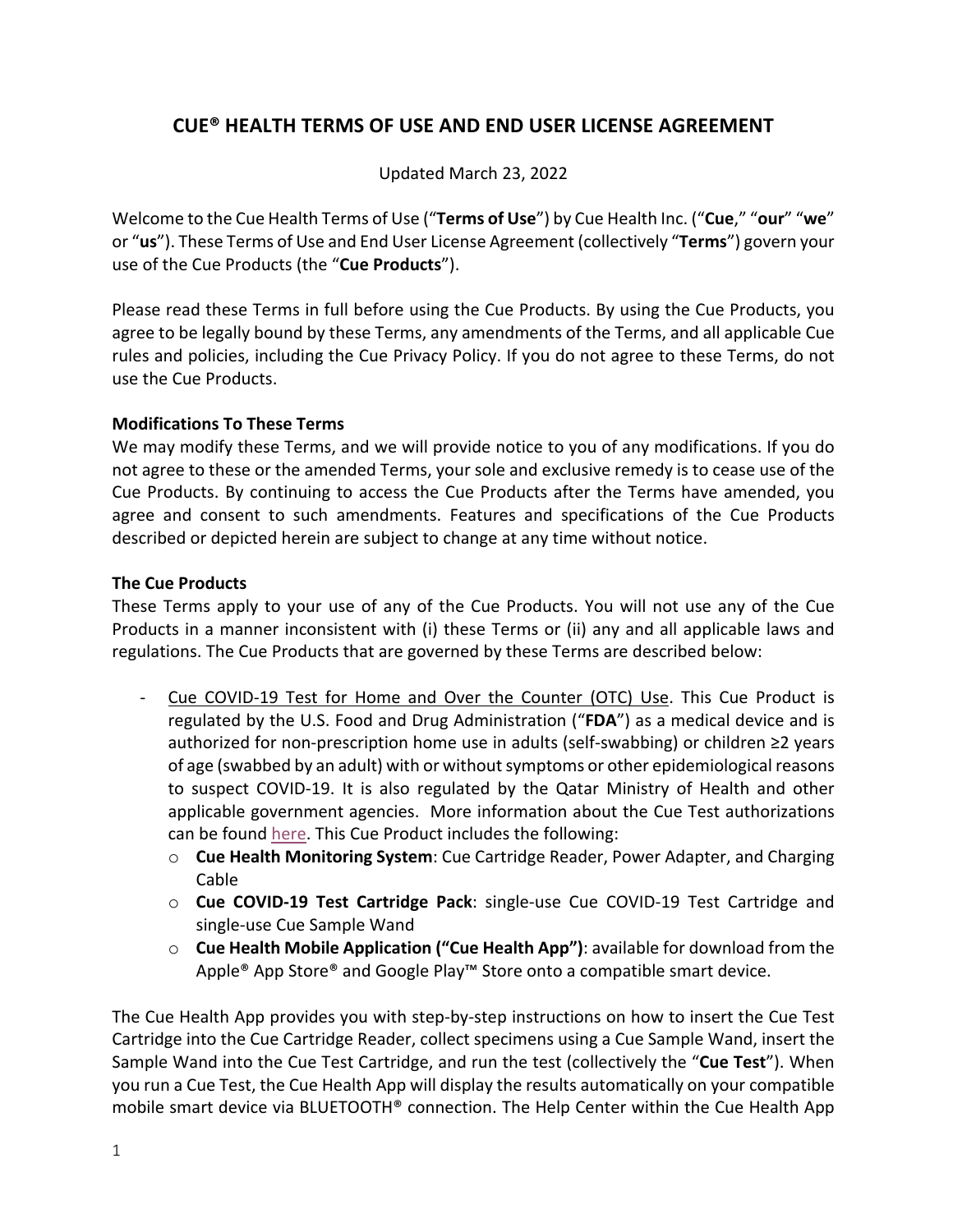provides additional instructional documentation for you to view. The Cue Health App will also provide step-by-step instructions on additional optional features, including the Cue Proctored Test for Travel, Variant Sequencing, and Telehealth Services.

These Products have not been FDA cleared or approved; but the Cue COVID-19 Test for Home and Over the Counter (OTC) has been authorized by the U.S. FDA under an Emergency Use Authorization ("**EUA**") and registered with the Qatar Ministry of Health. Such products have been authorized only for the detection of nucleic acid from SARS- CoV-2, not for any other viruses or pathogens; and, the emergency use of such products is only authorized for the duration of the declaration that circumstances exist justifying the authorization of emergency use of in vitro diagnostics for detection and/or diagnosis of COVID-19.

#### **Your Cue Health Account**

When you install the Cue Health App on a mobile smart device and register for an account, you will be asked to set up a profile. You may set up multiple profiles in your account for your patients (for laboratories/health care providers/health care professionals) and/or your children, family members, or others (for consumers) and may save Cue Test results under any of these profiles. The Cue Health App will display historical test results for each profile.

By creating a Cue Health App account, you represent and warrant the following: (a) you are an adult of at least 18 years of age (or an adult under applicable state law), (b) you have the legal ability and authority to enter into these Terms, (c) you have provided accurate and complete information when establishing your account and creating profiles ("**Registration Information**"), (d) you have the authority and consent of any individual if you create a profile on their behalf, (e) to the extent you create a profile on behalf of another individual, such individual has reviewed and agreed to the terms of the Cue Health Privacy Policy, (f) you will take all reasonable steps necessary to maintain and promptly update the Registration Information to ensure that it is accurate and complete,  $(g)$  you are not located in a country that is subject to a U.S. Government embargo or that has been designated by the U.S. Government as a "terrorist supporting" country, and (h) are not listed on the U.S. Treasury Department's Specially Designated Nationals List or the U.S. Department of Commerce Denied Persons List or Entity List.

If you provide any information that is untrue or inaccurate about yourself or others for whom you establish a profile, or Cue has reasonable grounds to suspect that such information is untrue or inaccurate, Cue may suspend or terminate your account immediately.

Additionally, you agree to maintain the strict confidentiality of your account and any passwords created by you for your use of the Cue Products, and you agree not to allow persons or entities to use any username(s) or password(s) that are created by you. You alone shall be responsible for all of the activity that occurs in your account, including failure to obtain the proper consent from any individuals for whom you created an account. We cannot and will not be liable for any loss or damage arising from your failure to comply with these obligations. If you wish to cancel a username or password, or if you become aware of any loss, theft or unauthorized use of a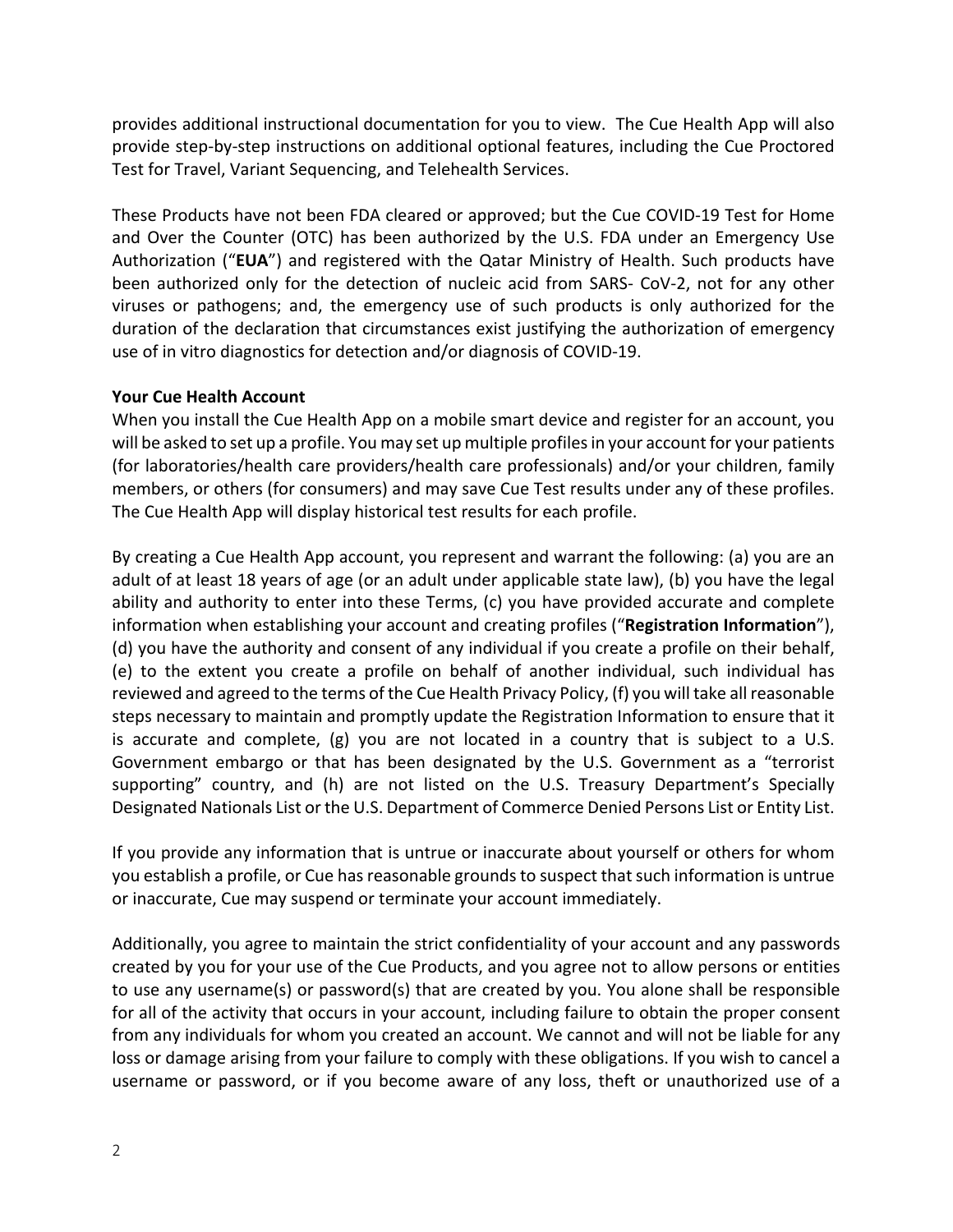username or password, please notify us immediately. We reserve the right to delete or change any username or password at any time and for any reason.

The Cue Health App is not intended for use by children under the age of 18. If you are under 18 years of age, consent from a parent or guardian is required. Cue Health does not seek to gather personal information from or about persons under the age of 18 without the consent of a parent or guardian.

# **Use Of the Cue Products**

As a user of the Cue Products, you acknowledge that:

- 1. It is your responsibility to use the Cue Health App appropriately to obtain the results of the Cue Test. Cue is not responsible if you do not use the Cue Health App and the Cue Test as directed.
- 2. It is very important to read the Cue Health Monitoring System User Manual and the Instructions for Use for the specific Cue Test being used, which include the indications and contraindications for use of such Cue Product.
- 3. You will not use these products for any purposes prohibited by United States law.

# **Privacy**

We are committed to maintaining the privacy of any information that you elect to provide through the Cue Health App ("**Personal Information**"). Please refer to our Privacy Policy, which is available in the Cue Health App and on the Cue Website, for a full description of the Personal Information that we collect and how we use that information. Personal Information will be used by Cue solely in accordance with these Terms and the Privacy Policy.

# **HEALTH CARE PROVIDERS, HEALTH CARE PROFESSIONALS, OR COVERED ENTITIES PLEASE READ:**

You represent and warrant that use of the Cue Products will be used in compliance with all applicable laws and regulations, including applicable privacy and data security laws.

# **License to Use the Cue Health App**

The Cue Health App and any third party software, documentation, or interfaces accompanying this License are licensed, not sold, to you. Except for the limited license granted in this Agreement, Cue retains all rights, titles and interestsin the Cue Health App, including copyrights, patents, trademarks and trade secret rights.

Cue grants you a revocable, nontransferable, nonexclusive license to use the Cue Products as described in these Terms. You may download the Cue Health App on your mobile smart device and use the Cue Products, as permitted by these Terms.

**Limitations On License.** The license granted to you in this Agreement is restricted as follows:

**● LimitationsOn Copying And Distribution.** You may not copy or distribute the Cue Health App except to the extent that copying is necessary to use the Cue Health App for purposes set forth herein.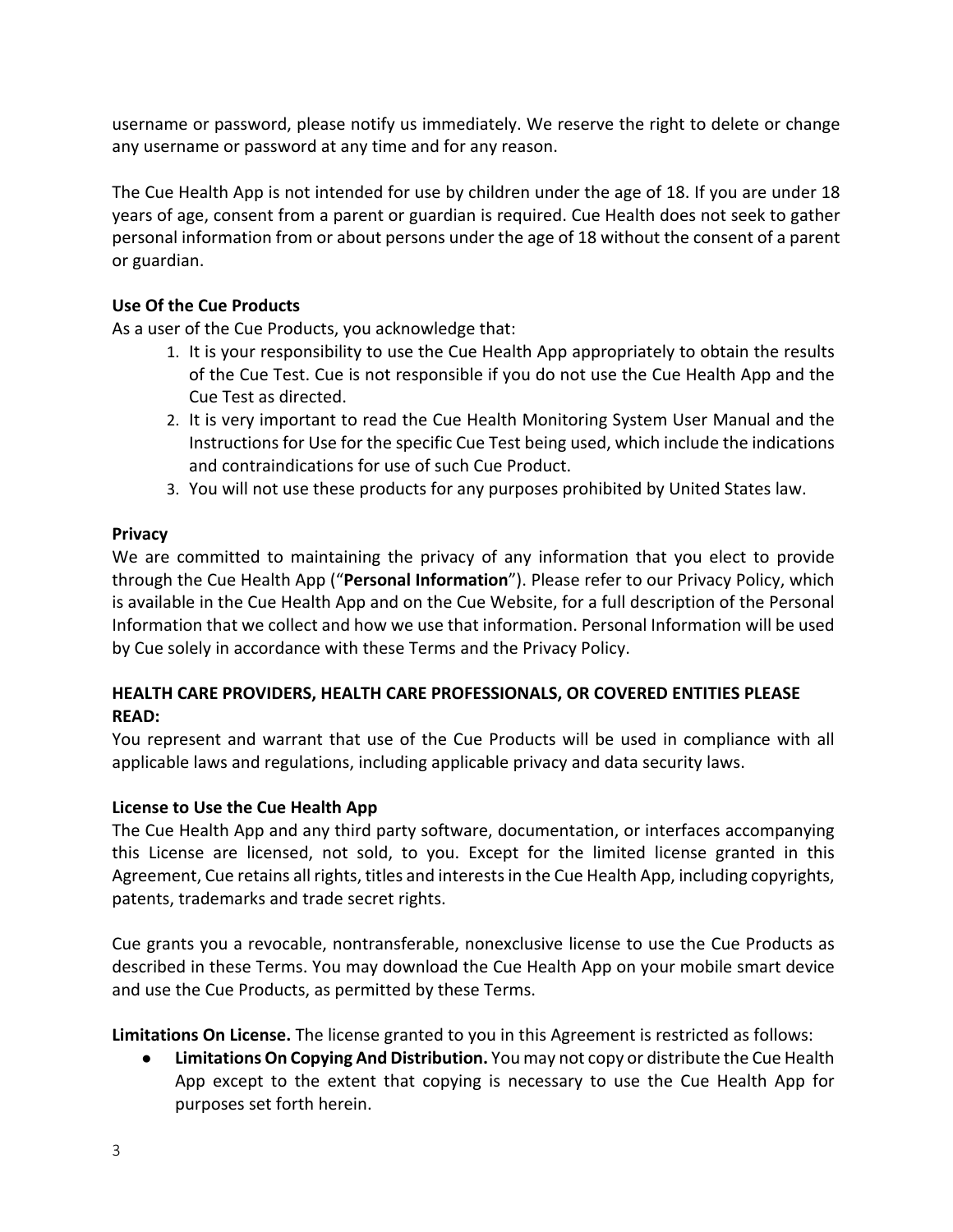- **● Limitations On Reverse Engineering And Modification; APIs.** You may not (i) access or use the Cue Health App programming interfaces ("**APIs**") for any purpose other than your licensed use of the Cue Health App, (ii) reverse engineer, decompile, disassemble, attempt to derive the source code of, or modify or create works derivative of the Cue Health App, any updates or part thereof, except to the extent expressly permitted by applicable law.
- **● Sublicense, Rental And Third Party Use.** You may not assign, transfer, sublicense, rent, timeshare, loan, lease or otherwise transfer the Cue Health App, or directly or indirectly permit any third party to copy and install the Cue Health App on a device not owned and controlled by you. If you transfer ownership of your mobile smart device, you must delete the Cue Health App from the mobile smart device before doing so.
- **● Individual Use.** You may not distribute or make the Cue Health App available over a network where it could be used by multiple devices at the same time. The Cue Health App must be downloaded on each mobile smart device.
- **● Proprietary Notices**. You may not remove any proprietary notices (e.g*.,* copyright and trademark notices) from Cue Health App or its documentation.
- **● Use In Accordance With Documentation.** All use of the Cue Health App must be in accordance with its then current documentation, including user guides, which can be found within the Cue Health App.
- **● Confidentiality**. You must hold the Cue Health App and any related documentation in strict confidence.
- **● Compliance With Applicable Law**. You are solely responsible for ensuring your use of the Cue Health App is in compliance with all applicable foreign, federal, state and local laws, and rules and regulations.

#### **Ownership Of Materials And Restrictions On Use**

Cue is, unless otherwise stated, the owner of all copyright, trademark, patent, trade secret, database and other proprietary rights to information on the Cue Products, including without limitation, the Cue Health App. Our Products and all other material provided and the collection and compilation and assembly thereof are the exclusive property of Cue, and are protected by U.S. and international copyright laws. If any product name or logo does not appear with a trademark (TM), that does not constitute a waiver of intellectual property rights that Cue has established in any of its products, services, features, or service names or logos.

You agree to observe copyright and all other applicable laws and may not use the content in any manner that infringes or violates the rights of any person or entity, is unlawful in any jurisdiction where the Cue Products are being used, or prohibited by these Terms. You agree not to use the Cue Products in any manner that could damage, disable, overburden, or impair any of our equipment or interfere with any other party's use and enjoyment of the Cue Products, or any contents of the Cue Products. You may not attempt to gain access to any portion of the Cue Products other than those for which you are authorized.

The Cue Health App and related documentation are "Commercial Items" as defined in United States federal regulations. If Commercial Computer Software and Commercial Computer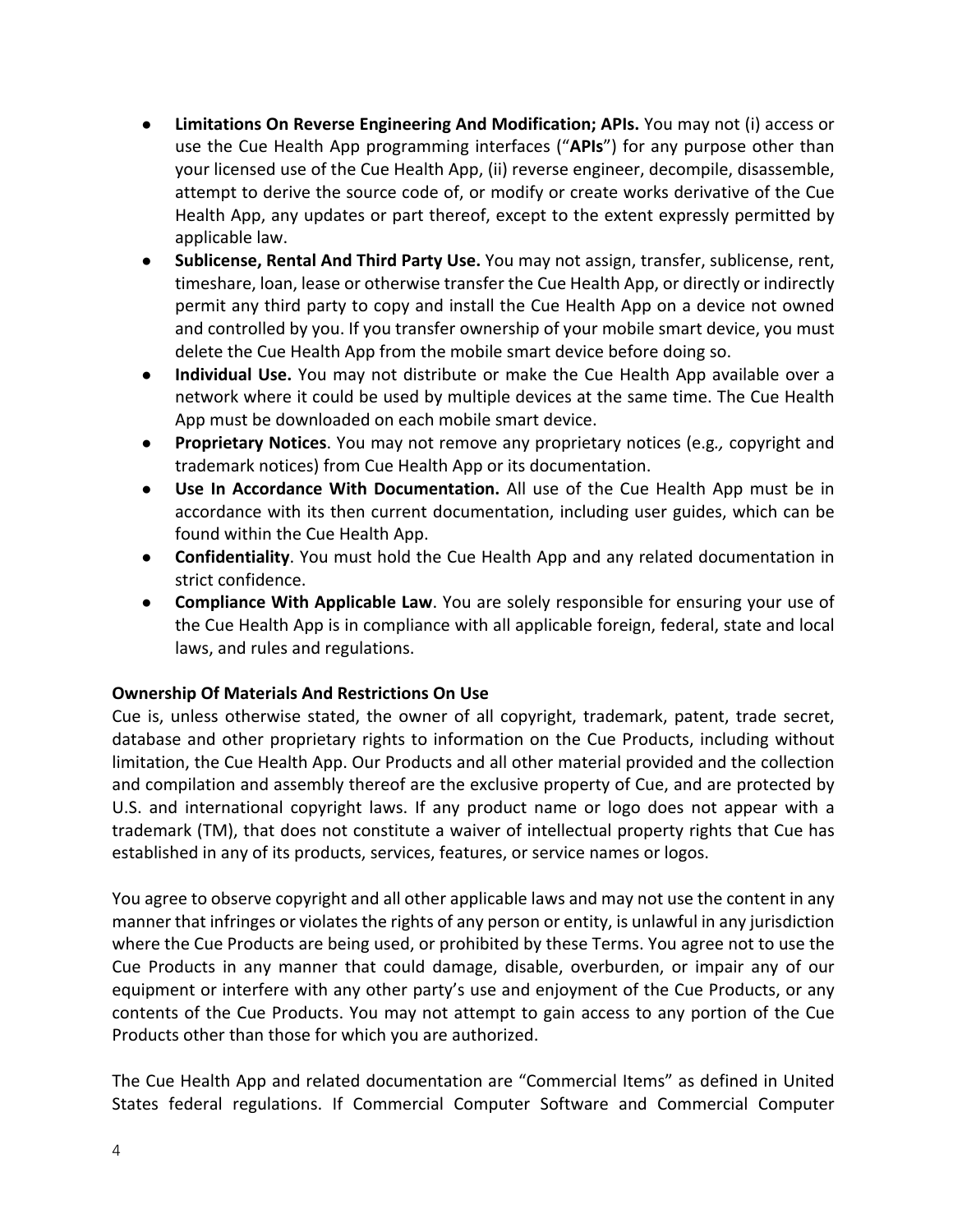Software Documentation are licensed to U.S. Government end users, they are licensed (a) only as Commercial Items and (b) with only those rights as are granted to all other end users pursuant to the terms and conditions herein.

The Cue Health App is provided for use in the United States, Qatar, and certain other countries where allowed; it is not sold, licensed, or exported to users who reside outside these jurisdictions.

# **Cue Products Availability**

We take all reasonable steps to ensure that the Cue Products are available 24 hours every day, 365 days per year. However, mobile applications do sometimes encounter downtime due to server and other technical issues as well as issues beyond our reasonable control. Where possible, we will try to give our users advance warning of maintenance issues, but shall not be obliged to do so. We will not be liable if the Cue Products are unavailable at any time.

While every effort is made to ensure that all content provided on the Cue Products do not contain computer viruses and/or harmful materials, you should take reasonable and appropriate precautions to protect your mobile smart device, and you should ensure that you have a complete and current backup of the applicable items on your mobile smart device. We disclaim any liability for the need for services or replacing equipment or data resulting from your use of the Cue Products. While every effort is made to ensure smooth and continuous operation, we do not warrant the Cue Products will operate error free.

#### **Disclaimers**

THE INFORMATION PROVIDED IS NOT INTENDED TO TREAT, CURE, OR PREVENT ANY DISEASE BUT TO ASSIST YOU IN A DIAGNOSIS THROUGH USE OF THE CUE TEST.

#### **FOR HEALTHCARE PROVIDERS, PLEASE READ:**

THE CUE PRODUCTS ARE DESIGNED TO HELP YOU, BUT YOU SHOULD EXERCISE YOUR OWN CLINICAL JUDGMENT WHEN USING THE CUE PRODUCTS (CONTENT AND TOOLS). THE CONTENT AND TOOLS PROVIDED BY THE CUE PRODUCTS DO NOT CONSTITUTE INDEPENDENT MEDICAL ADVICE. CUE IS NOT ENGAGED IN THE PRACTICE OF MEDICINE.

#### **FOR CONSUMERS, PLEASE READ:**

IF YOU EXPERIENCE A MEDICAL EMERGENCY, STOP USING THE CUE PRODUCTS AND CALL 999. YOU ACKNOWLEDGE THAT THE INFORMATION PROVIDED THROUGH OUR CONTENT AND TOOLS ARE NOT INTENDED, OR TO BE CONSTRUED, AS INDEPENDENT MEDICAL ADVICE OR TREATMENT, AND IS NOT A SUBSTITUTE FOR CONSULTATIONS WITH QUALIFIED HEALTH CARE PROFESSIONALS WHO ARE FAMILIAR WITH YOUR INDIVIDUAL MEDICAL NEEDS. CUE IS NOT ENGAGED IN THE PRACTICE OF MEDICINE.

TO THE MAXIMUM EXTENT PERMITTED BY APPLICABLE LAW, THE CUE PRODUCTS ARE PROVIDED "AS IS" AND "AS AVAILABLE," WITH ALL FAULTS AND WITHOUT WARRANTY OF ANY KIND, AND CUE HEREBY DISCLAIMS ALL WARRANTIES AND CONDITIONS WITH RESPECT TO THE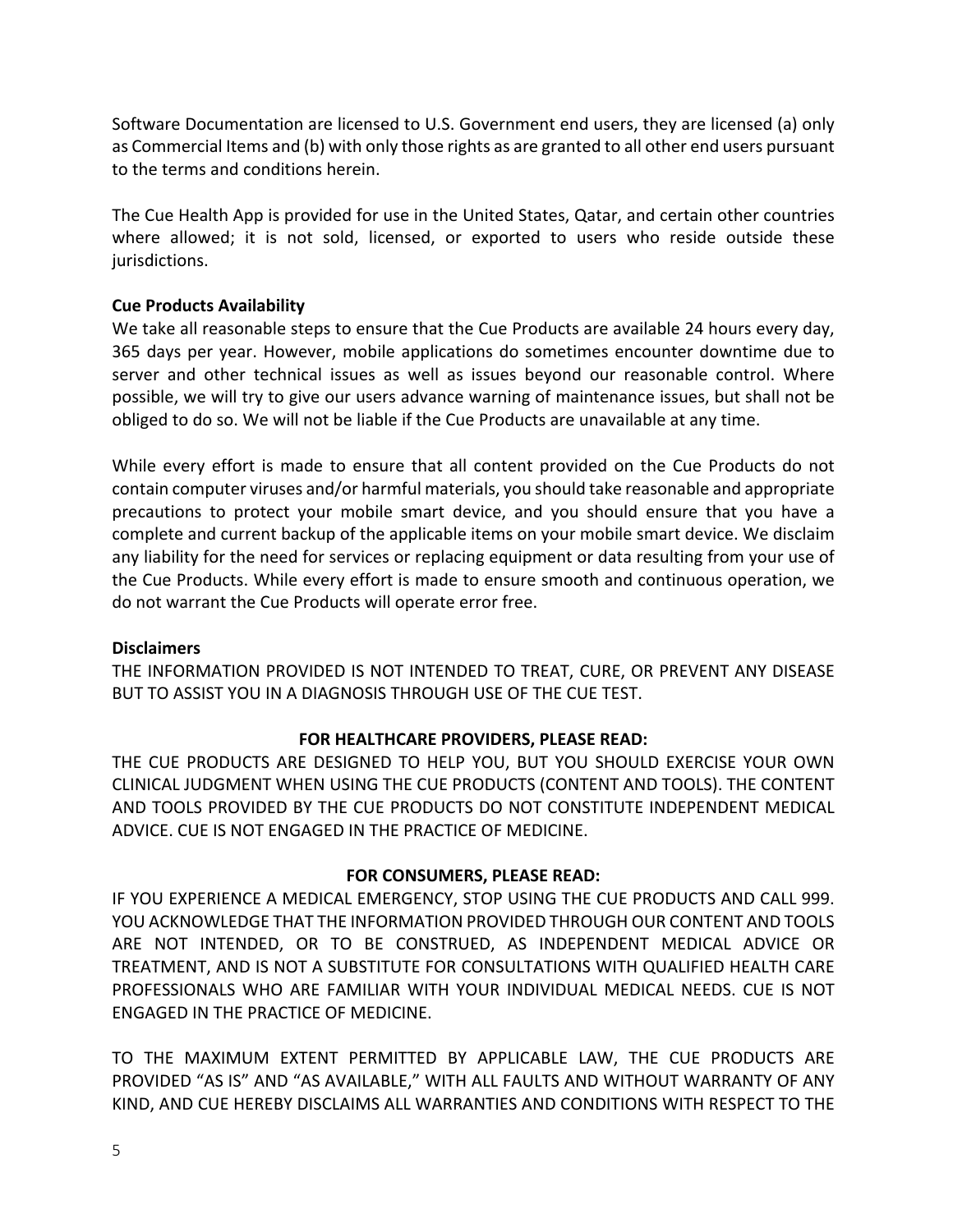CUE PRODUCTS, EITHER EXPRESS, IMPLIED, OR STATUTORY, INCLUDING, BUT NOT LIMITED TO, THE IMPLIED WARRANTIES AND/OR CONDITIONS OF MERCHANTABILITY, OF SATISFACTORY QUALITY, OF FITNESS FOR A PARTICULAR PURPOSE, OF ACCURACY, OF QUIET ENJOYMENT, AND OF NON-INFRINGEMENT OF THIRD-PARTY RIGHTS. WITHOUT LIMITATION THEREOF, WE DO NOT WARRANT AGAINST INTERFERENCE WITH YOUR ENJOYMENT OF THE CUE PRODUCTS OR THE FUNCTIONS CONTAINED IN, OR SERVICES PERFORMED OR PROVIDED BY THE CUE PRODUCTS WILL MEET YOUR REQUIREMENTS, THAT THE OPERATION OF THE CUE PRODUCTS WILL BE UNINTERRUPTED OR ERROR-FREE, OR THAT DEFECTS IN THE CUE PRODUCTS WILL BE CORRECTED. NO ORAL OR WRITTEN INFORMATION OR ADVICE GIVEN BY CUE OR ITS AUTHORIZED REPRESENTATIVES SHALL CREATE A WARRANTY. SHOULD THE CUE HEALTH APP PROVE DEFECTIVE, YOU ASSUME THE ENTIRE COST OF ALL NECESSARY SERVICING, REPAIR, OR CORRECTION. SOME JURISDICTIONS DO NOT ALLOW THE EXCLUSION OF IMPLIED WARRANTIES OR LIMITATIONS ON APPLICABLE STATUTORY RIGHTS OF A CONSUMER, SO THE ABOVE EXCLUSION AND LIMITATIONS MAY NOT APPLY TO YOU.

You acknowledge and agree to assume full responsibility for the risks associated with the use of the Cue Products, and that the use of such is at your sole risk. Cue is not liable to you, or any third party, for any decision made or action taken by you or any third party based on information contained on or within the Cue Products; or, due to reliance upon information contained on or within the Cue Products. You are solely responsible for verifying the accuracy of all personal information contained within the Cue Products and for obtaining the consent of those for whom you create a profile on their behalf. Cue is not responsible for any loss of the data entered into the Cue Health App if you lose your mobile smart device or delete the mobile application without previous synchronization (manual or automatic) of data to the cloud server. You are solely responsible for any data fees on your mobile smart device or charges incurred related to your transfer of data via the internet.

Cue, its suppliers and licensors shall have no liability for errors, unreliable operation, or other issues resulting from use of the Cue Products on or in connection with rooted or jail broken devices or use on any mobile smart device that is not in conformance with the manufacturer's original specifications, including use of modified versions of the operating system (collectively, "Modified Devices"). Use of the Cue Health App on Modified Devices will be at your sole and exclusive risk and liability.

In addition, Cue expressly disclaims any liability and is not responsible, and you acknowledge and agree that Cue is not liable or responsible for: (a) any errors in data or data entry, whether caused by you or by hardware, software or otherwise; (b) errors in results, (c) errors in diagnostic or therapeutic conclusions relying on erroneous data or data entry; (d) malfunction or loss of use of any hardware or software; (e) loss or degradation of communications between you, the Cue Products, and/or Cue for any reason not within control of Cue; (f) personal injury; (g) your failure to correct erroneous data or to comply with proper instructions; (h) delay, failure, interruption or corruption of data, and (i) errors resulting from unauthorized access to the Cue Products.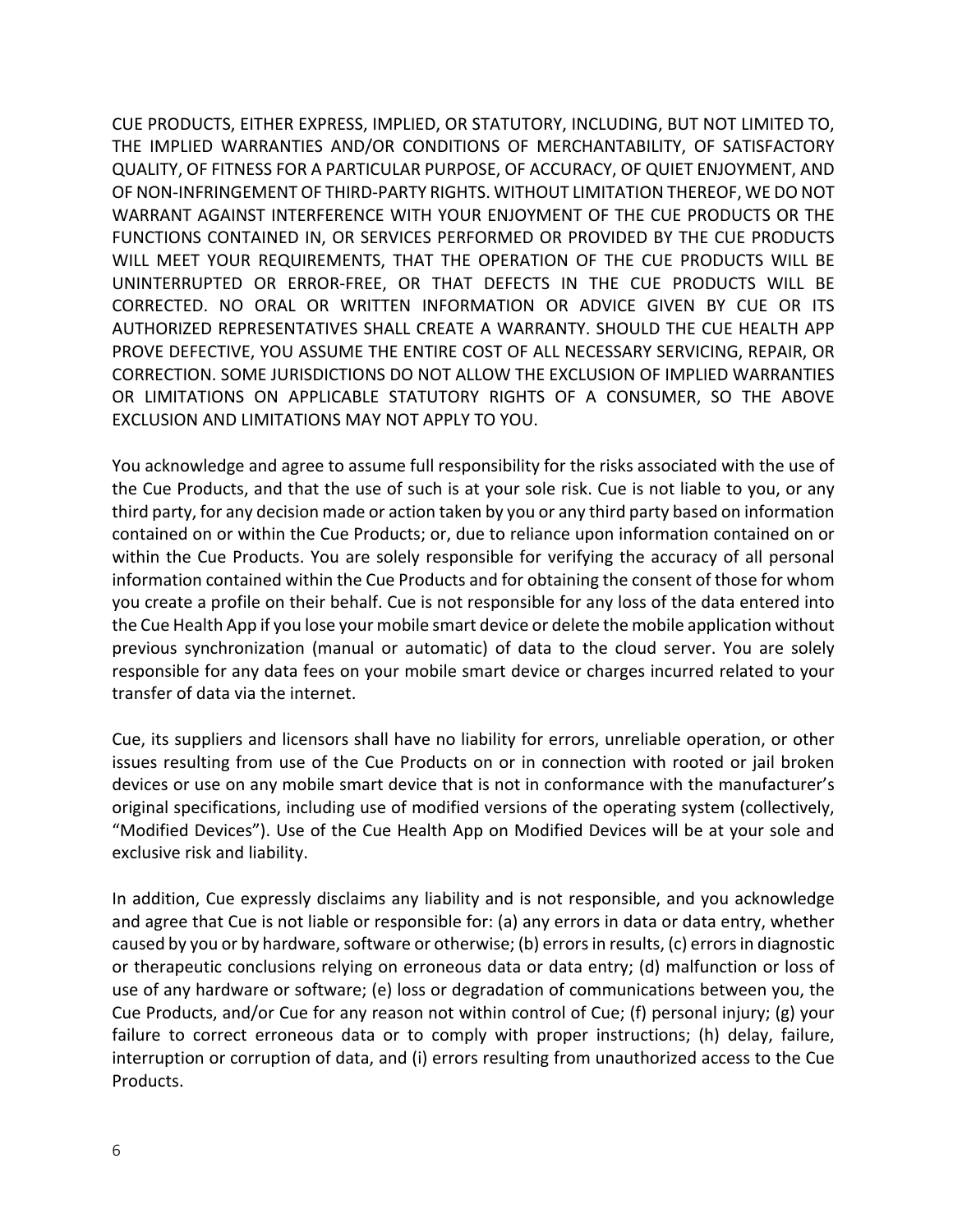#### **Limitation Of Liability**

UNDER NO CIRCUMSTANCES SHALL CUE OR ITS OFFICERS, DIRECTORS, EMPLOYEES, AGENTS, REPRESENTATIVES, SUPPLIERS, OR LICENSORS BE RESPONSIBLE FOR PERSONAL INJURY OR ANY INDIRECT, INCIDENTAL, CONSEQUENTIAL, SPECIAL, OR PUNITIVE DAMAGES OR LOSSES, INCLUDING, WITHOUT LIMITATION, DAMAGES FOR LOSS OF PROFITS, LOSS OF DATA, BUSINESS INTERRUPTION, OR ANY OTHER COMMERCIAL DAMAGES OR LOSSES, ARISING OUT OF OR RELATED TO YOUR USE OF OR INABILITY TO USE THE CUE PRODUCTS OR YOUR RELIANCE ON OR USE OF THE CUE PRODUCTS, HOWEVER CAUSED, REGARDLESS OF THE THEORY OF LIABILITY (CONTRACT, TORT, OR OTHERWISE) AND EVEN IF WE HAVE BEEN ADVISED OF THE POSSIBILITY OF SUCH DAMAGES. NOTWITHSTANDING ANYTHING ELSE IN THIS AGREEMENT, THE AGGREGATE LIABILITY OF CUE TO YOU ARISING UNDER OR IN CONNECTION WITH THESE TERMS IS LIMITED TO THE GREATER OF (1) THE AMOUNT THAT YOU PAID TO CUE FOR THE CUE TEST ON WHICH THIS DISPUTE IS BASED IN THE PAST SIX (6) MONTHS OR \$75.00, WHICHEVER IS GREATER. If you live in a jurisdiction that does not allow any of the above exclusions or limitations of liability or any of the disclaimers of warranties above, such exclusions or limitations will not apply to you, but only to the extent such exclusions or limitations are not allowed. In no event shall Cue be liable to you for damages (other than as may be required by applicable law in cases involving personal injury). The foregoing limitations will apply even if the above stated remedy fails of its essential

purpose.

#### **Indemnification**

You agree to defend, indemnify, and hold Cue, our officers, directors, employees, volunteers, agents, and contractors harmless from and against any claims, actions or demands, liabilities and settlements, including without limitation, legal and accounting fees, resulting from or alleged to result from, your use of and access to the Cue Products, your violation of these Terms or your violation of any third party right, including without limitation any trademark, copyright or other proprietary or privacy right, any claim for personal injury, death or damage to property, or breach or loss of data that you (or unauthorized users using your account) have transmitted, uploaded, downloaded, stored, managed or in any other way accessed, using the Cue Products. Cue reserves the right to assume the exclusive defensive and control of any matter subject to indemnification by you (without limiting your indemnification obligations with respect to the matter). In that case, you agree to cooperate with our defenses of those claims.

#### **Third Party Content/Liability**

These Terms are only applicable to the use of the Cue Products. The Cue Health App may enable access to third-party services and websites ("**External Services**"). We do not have any control over External Services, and as such, Cue, its suppliers and licensors, disclaim all liability from your use of those External Services. Any link on or within the Cue Products to another site is not an endorsement of such other site. No judgment or warranty is made with respect to the accuracy, timeliness, or suitability of the content of any site to which we may link, and we take no responsibility for it. To the extent you choose to use such External Services, you agree to use such services at your sole risk and you are solely responsible for compliance with any applicable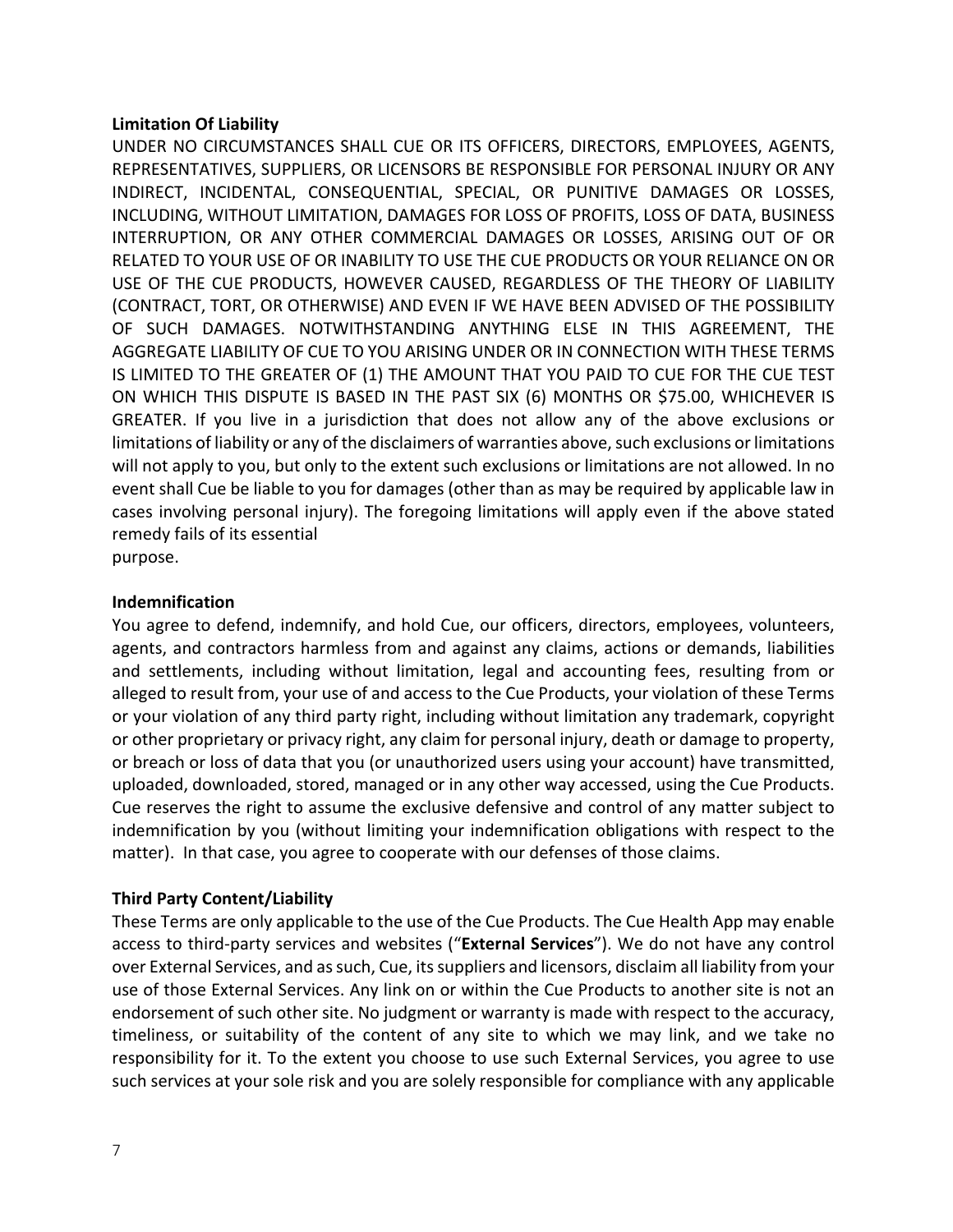laws. Cue reserves the right to change, suspend, remove, disable or impose access restrictions or limits on any External Services at any time without notice or liability to you.

Your wireless carrier, the manufacturer and retailer of your mobile smart device, the developer of the operating system for your mobile smart device, the operator of any application store, marketplace, or similar service through which you obtain the Cue Health App, and their respective affiliates, suppliers, and licensors are not parties to this Agreement and they do not own and are not responsible for the Cue Health App. You are responsible for complying with all of the application store and other applicable terms and conditions by these or other sites or services.

#### **Termination**

Cue may terminate your access to all or any part of the Cue Products in the event of any breach of these Terms. In addition, Cue may choose to discontinue support of the Cue Products at any time, without notice. In such case, the Cue Products may cease to function and your data that are stored on the cloud server may become inaccessible. You are solely responsible for saving locally any data stored in the Cue Health App. All provisions of the Terms which by their nature should survive termination shall survive termination, including, without limitation, ownership provisions, warranty disclaimers, indemnity and limitations of liability.

# **Governing Law**

We make no representations that the content or the Cue Products are appropriate or may be used or downloaded outside Qatar. Access to the Cue Products and/or the content may not be legal in certain countries outside Qatar. If you access the Cue Products from outside Qatar, you do so at your own risk and are responsible for compliance with the laws of the jurisdiction from which you access the website.

Any dispute with respect to the Cue Products shall be governed by the laws of the State of California in the United States, excluding its conflicts of laws rules. You agree to resolve any dispute or claim arising from this Agreement through binding arbitration. We may also seek injunctive or other equitable relief in any jurisdiction to protect our intellectual property rights.

YOU HEREBY IRREVOCABLY WAIVE ANY AND ALL RIGHT TO TRIAL BY JURY OR TO PARTICIPATE IN ANY CLASS ACTION OR LEGAL PROCEEDING ARISING OUT OF OR RELATING TO THESE TERMS OF USE AND/OR PRIVACY STATEMENT. YOU AGREE THAT ANY CAUSE OF ACTION ARISING OUT OF OR RELATED TO THE CUE PRODUCTS MUST COMMENCE WITHIN ONE (1) YEAR AFTER THE CAUSE OF ACTION ACCRUES. OTHERWISE, SUCH CAUSE OF ACTION IS PERMANENTLY BARRED.

# **General**

These Terms and any amendments thereof, any licensing agreements, together with applicable Cue policies and procedures, including the Privacy Policy and any legal notices that we publish regarding the Cue Products shall constitute the entire agreement between us concerning use of the Cue Products. If any provision of these Terms is deemed invalid by a court of competent jurisdiction, the invalidity of such provision shall not affect the validity of the remaining provisions